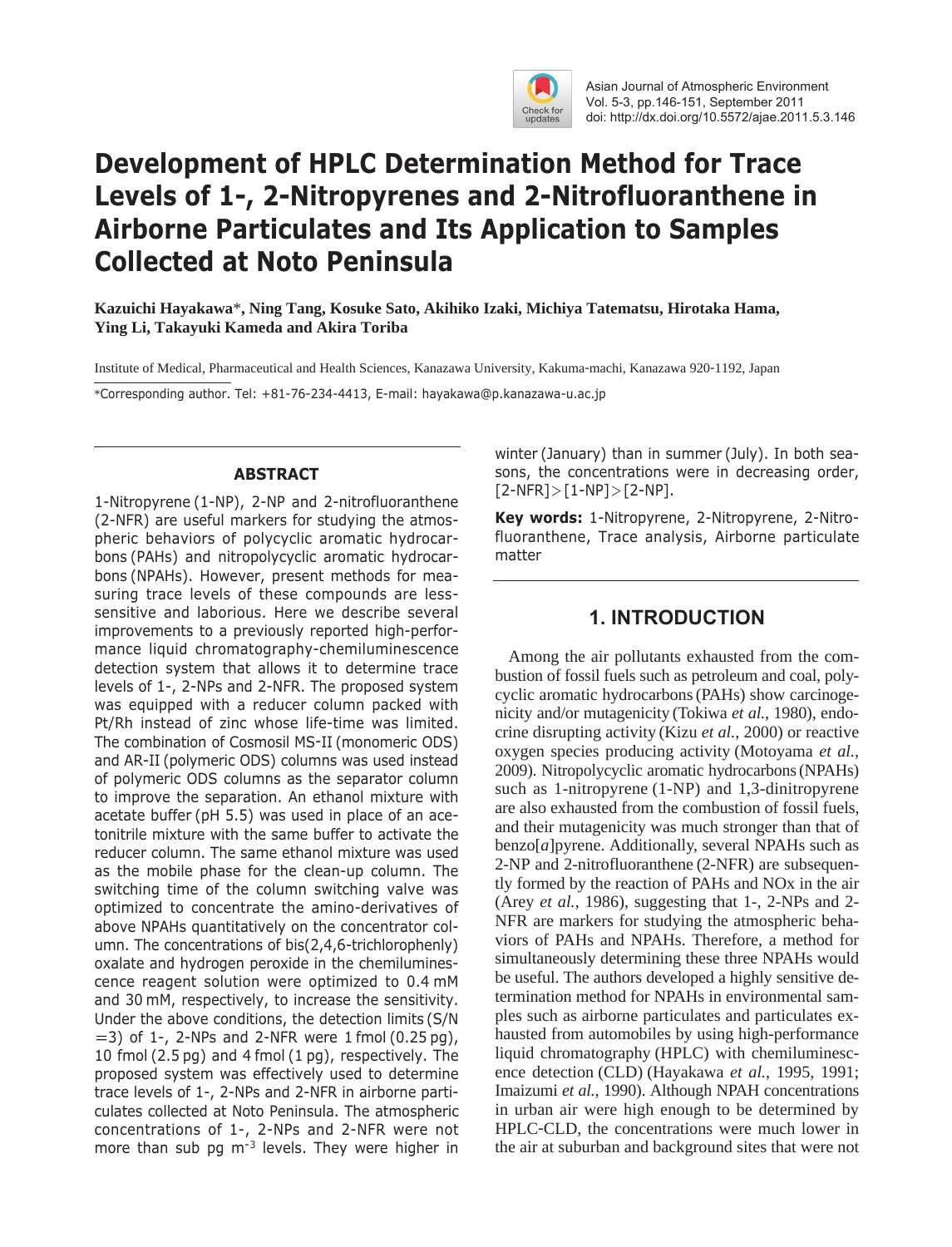near any contributors such as factories or high-traffic roads. We collected one-week airborne particulates with a high-volume air sampler at Kanazawa University Wajima Air Monitoring Station in the Noto Peninsula, Japan, which was a background monitoring site. The data showed a seasonal variation of PAH concentrations caused by long-range transport from China (Yang *et al.*, 2007). However, no NPAH were detected.

We previously determined trace levels of 1-, 2- and 4-NPs, 2-NFR and 6-nitrochrysene (6-NC) in airborne particulates and precipitation collected in urban area by introducing reducer and concentrator columns into our conventional HPLC-CLD system (Murahashi and Hayakwa, 1997). However, the life time of the reducer column packed with zinc was limited and the analysis time took more than 90 minutes since three sample injections were necessary to analyze the NPAHs. Recently, we developed an HPLC-CLD system for the simultaneous determination of more than 20 NPAHs by introducing the reducer column packed with Pt/Rh instead of zinc, since Pt/Rh catalyzed the reduction of NPAHs. In the system, an ethanol-aqueous solution containing ascorbic acid was used to activate the reducer column instead of an acetonitrile-aqueous solution (Tang *et al.*, 2005, 2003; Hayakawa *et al.*, 2001). However, the resolution and sensitivity were not high enough to detect trace levels of above NPAHs.

In this report, we improved an HPLC-CLD system with lower detection limits and higher resolutions of 1-, 2-NPs and 2-NFR by improving our previous system (Murahashi and Hayakawa, 1997). The proposed method was used for determining trace levels of 1-, 2- NPs and 2-NFR in airborne particulate samples collected in winter and summer at Noto Peninsula.

## **2. MATERIALS AND METHODS**

#### **2. 1 Chemicals**

1-, 4-NPs and 2-NFR were purchased from Aldrich Company Inc. (Milwaukee, WI, U. S. A.). 2-NP was kindly supplied by Professor Akihisa Hirayama, Kyoto Pharmaceutical University. Deuterated 1-NP (1-NP-*d*9) was purchased from CDN Isotopes Inc. (Pointe-Claire, Quebec, Canada). All other chemicals used were of analytical reagent grade.

#### **2. 2 HPLC System and Conditions**

Three on-line reducers, including an electrochemical reactor and columns packed with metals have been reported for reducing NPAHs to their corresponding amino-derivatives (Hayakawa *et al.*, 2001, 1993; Imaizumi *et al.*, 1990). The electrochemical reducer showed the lowest reduction efficiency and the other two showed quantitative reduction efficiency. The life time of the zinc reducer column was limited, while the life time of the Pt/Rh reducer column was not (Hayakawa *et al.*, 2001, 1993). Considering these advantages of the Pt/Rh reducer column, we set up the HPLC-CLD system with a Pt/Rh reducer column according to our previous report (Tang *et al.*, 2003) with several modifications (Fig. 1). The system consisted of four HPLC mobile phase pumps, a chemiluminescence reagent solution pump, a chemiluminescence detector, a system controller, an integrator, a degasser, two column ovens for the reducer column  $(80^{\circ}$ C) and for the clean-up and separator columns (20 $^{\circ}$ C), an auto sample injector (100 µL), a switching value, a guard column, a concentrator column, a clean-up column, a reducer column  $(4.0 i.d. \times 10 \text{ mm})$ , packed with Pt/Rh, Shimadzu) and two separator columns (Cosmosil 5C18-MS-II, 4.6 i.d.×150 mm, Nacalai Tesqu and  $5C18-AR-II.$  4.6 i.d.  $\times$  250 mm, Nacalai Tesque) connected in series.

The mobile phases for the clean-up column and reducer column was ethanol-acetate buffer (pH 5.5) (3:1,  $v/v$ ) at a flow rate of 0.3 mL min<sup>-1</sup>. The mobile phase for the concentrator column was the same ethanol-acetate buffer with 30 mM ascorbic acid at a flow rate of 1.8 mL min-<sup>1</sup> . The mobile phase for the separator columns was a mixture of acetonitrile and 10 mM imidazole buffer (pH  $7.6$ ) (1:1, v/v) at a flow rate of  $1.0$  mL min-<sup>1</sup> . The chemiluminescence reagent solutions were acetonitrile solutions containing 0.4 mM bis(2,4,6-trichlorophenly)oxalate (TCPO) and 30 mM hydrogen peroxide, respectively, each cooled with ice-water. Both solutions were mixed  $(1:1, v/v)$  in the system, and the flow rate of the mixture was 1 mL min<sup>-1</sup>. Other conditions were the same as in our previous reports (Tang *et al.*, 2005, 2003).

#### **2. 3 Preparation of Standard Solutions**

Stock standard solutions of 1-, 2-, 4-NPs, 2-NFR and 1-NP-*d*<sup>9</sup> were independently prepared by dissolving each crystal in ethanol. The stock standard solutions were mixed, and then the mixture was diluted adequately with acetonitrile-water  $(3:1, v/v)$  to give calibration curve solutions:  $0.1\n-100$  pmol  $L^{-1}$  for 2-NFR;  $0.4\n-$ 400 pmol  $L^{-1}$  for 2-NP; 0.05-50 pmol  $L^{-1}$  for 1-NP. 1-NP-*d*<sup>9</sup> standard solution was at the concentration of  $0.2$  pmol  $L^{-1}$  in ethanol.

#### **2. 4 Sampling and Sample Preparations**

Airborne particulate samples were collected at Kanazawa University Wajima Air Monitoring Station at Noto Peninsula (Nisifutamata-machi, Wajima City, Ishikawa Prefecture, Japan). Airborne particulates were collected by a high volume air sampler (AH-600, Shibata Japan) with a quartz fiber filter  $(8 \times 10)$  inch, 2500QAT-UP, Pallflex Products, Putnam, CT, U. S. A.) at a flow rate of  $0.7 \,\mathrm{m}^3 \,\mathrm{min}^{-1}$  in January and July, 2007.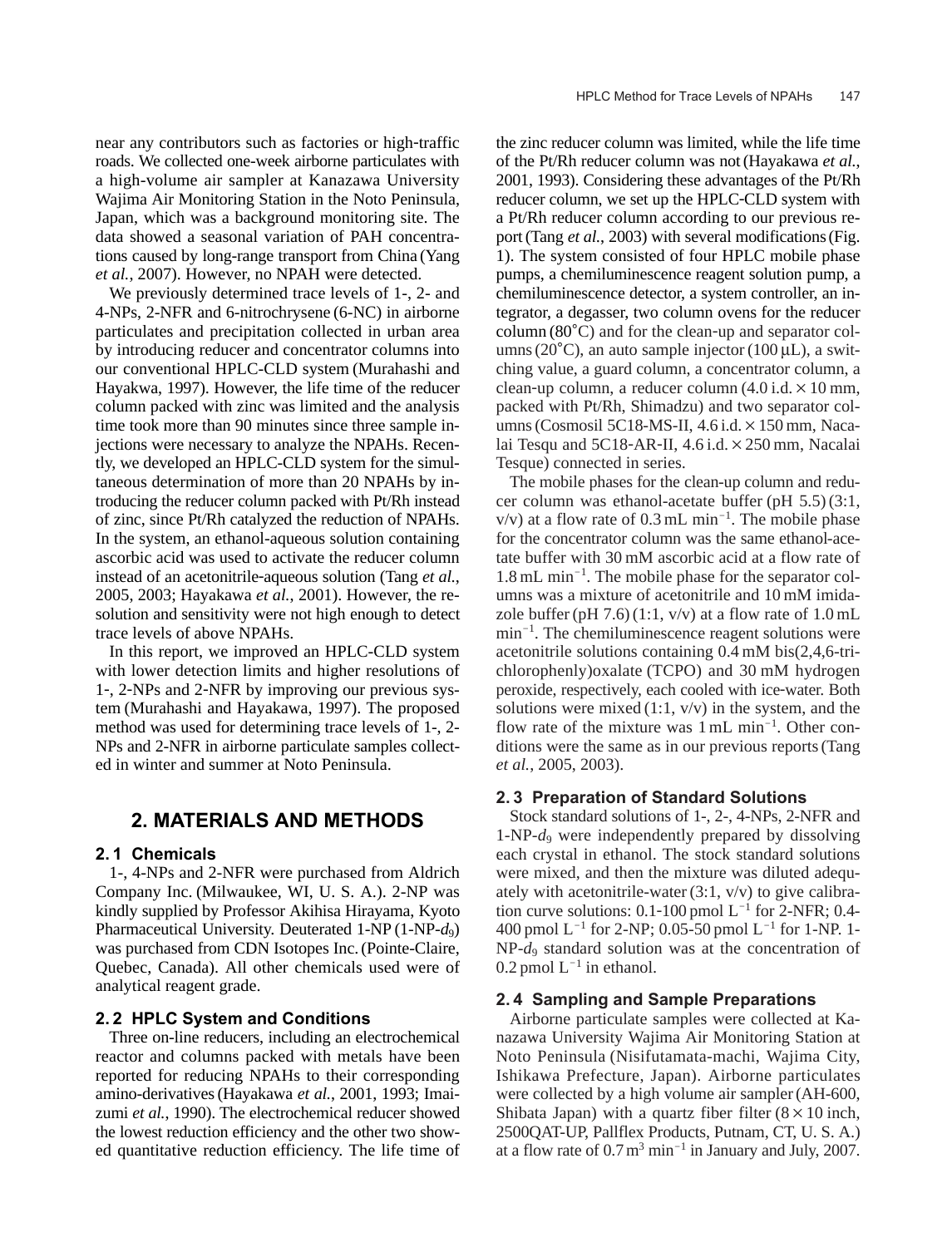The filter was newly changed every week. Airborne particulates were collected from January 4 to 11, 2008, too. One-fourth of the filter (corresponding to  $3.53 \times$  $10<sup>3</sup>$  m<sup>3</sup> air) was cut into small pieces in a flask and 100  $\mu$ L of 1-NP- $d_9$  standard solution was added to the flask as an internal standard. Then, NPAHs were extracted ultrasonically twice with benzene/ethanol (3:1, v/v). The solution was washed successively with sodium hydroxide, sulfuric acid solution and water. After filtering the organic solution with an HLC-DISK membrane (pore size 0.45 μm, Kanto Chemical Co., Tokyo, Japan), the solution was evaporated to dryness. The residue was dissolved in 1.0 mL of ethanol, and then an aliquot (100  $\mu$ L) of the solution was injected into the HPLC-CLD system.

## **3. RESULTS AND DISCUSSION**

#### **3. 1 Comparison of Separator Columns**

1-NP is one of the major NPAHs exhausted directly from combustion processes of fossil fuel, and both 2- NFR and 2-NP are major NPAHs which are secondarily formed in the air (Arey *et al.*, 1986). These facts suggest that the simultaneous determination of 1-, 2- NPs and 2-NFR is useful for determining their atmospheric behaviors. In our previous HPLC-CLD system using the reducer column packed with Pt/Rh, however, the retention time of 2-NFR was close to that of 2-NP (Tang *et al.*, 2005). Moreover, the retention time of 4- NP was similar to the retention times of 2-NFR and 2-NP, and the concentration of 4-NP was much lower (Murahashi *et al.*, 1999). These observations suggest that the resolution of the NPAHs should be improved, resulting in more accurate determination.

Polymeric ODS columns are known to give better resolution of PAHs than monomeric ODS columns. However, the difference of those two-type ODS columns in the separation of amino-derivatives of PAHs (APAHs) has not been examined. We compared the retentions of amino-derivatives of 1-, 2-, 4-NPs (1-, 2-, 4-aminopyrenes, 1-, 2-, 4-APs) and 2-NFR (2-aminofluoranthene, 2-AFR) on Cosmosil MS-II (monomeric ODS) and AR-II (polymeric ODS) columns by introducing them into the HPLC-CLD system as shown in Fig. 1 without the two guard columns and the clean-up column. A mixture of acetonitrile and aqueous buffer is suitable for the peroxyoxalate chemiluminescence



**Fig. 1.** Schematic diagram of the proposed HPLC-CLD system.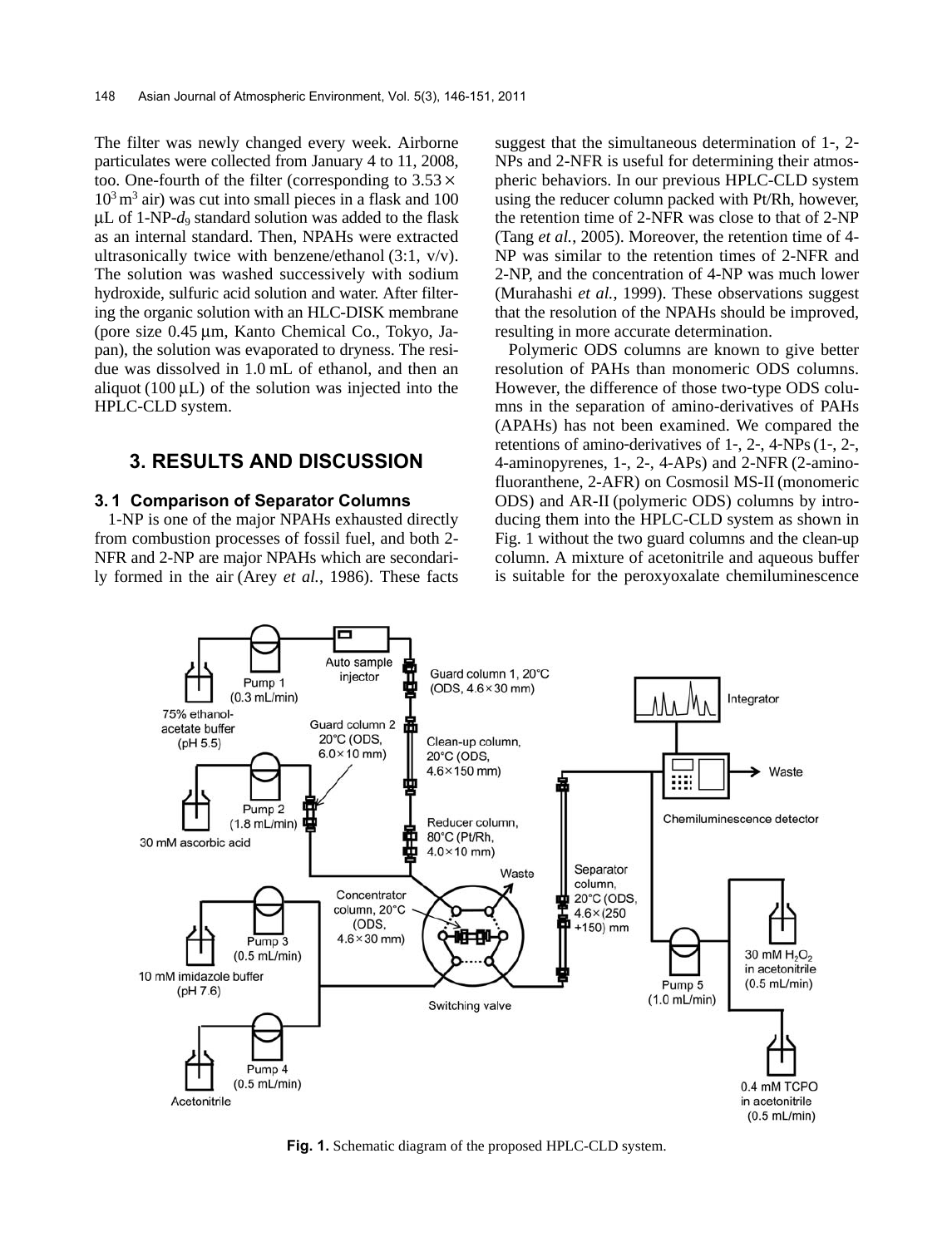| Compound | MS-II $(400 \text{ mm})^{2}$ | AR-II $(400 \text{ mm})^{2}$ | MS-II $(150 \text{ mm}) + \text{AR-II} (250 \text{ mm})^{2}$ |
|----------|------------------------------|------------------------------|--------------------------------------------------------------|
| $2-NFR$  | 48.5                         | 54.5                         | 52.5                                                         |
| $2-NP$   | 48.5                         | 58                           | 54.5                                                         |
| $4-NP$   | 51                           | 58                           | 57                                                           |
| 1-NP     | 55.5                         | 63.5                         | 60.5                                                         |

**Table 1.** Retention times (minute) of 1-, 2-, 4-NPs and 2-NFR<sup>1)</sup>.

<sup>1)</sup>1-, 2-, 4-NPs and 2-NFR were reduced to their corresponding amino-derivatives in the reducer column and then introduced into the separator columns.

2)Inner diameter of the columns was 4.6 mm.

detection of amino-derivatives of PAHs (Hayakawa *et al.*, 2001, 1995). However, the reduction activity of Pt/Rh occurs in hot ethanol but not in acetonitrile, suggesting that the carrier solution going into the reducer column must contain ethanol but not acetonitrile. Therefore, a mixture of ethanol and acetate buffer (pH 5.5) was used as the mobile phase for the reducer column. On the other hand, amino-derivatives of PAHs were unstable in the system. Ascorbic acid was added to the effluent from the reducer column to keep the aminoderivatives stable in our previous HPLC-CLD system (Murahashi and Hayakawa, 1997). Thus, ascorbic acid was added to the mobile phase for the concentrator column in the proposed system as described in Experimental.

When NPAH standard solutions were injected into the system, NPAHs were all reduced quantitatively to their corresponding amino-derivatives in the reducer column. However, the separation of 2-AFR and 2-AP was impossible on a Cosmosil MS-II column, although the separation of 1- and 2-APs was complete. On the other hand, a Cosmosil AR-II column completely separated 2-AFR and 2-AP but did not completely separate 2- and 4-APs. By using a combination of Cosmosil MS-II and AR-II columns, the four APAHs were separately determined as amino derivatives (Table 1). The mean concentration ratio of  $4-NP(0.57 \text{ fmol m}^{-3})$  was around 1/100 or 1/6 of those of 2-NFR and 2-NP, respectively, in the urban air of Kanazawa (Murahashi and Hayakawa, 1997), suggesting that 4-NP is not a good primary or secondary formation marker such as 1-, 2- NPs and 2-NFR. Accordingly, 1-, 2-NPs and 2-NFR were selected as target compounds in the following experiments and the combination of Cosmosil MS-II column  $(4.6 i.d. \times 150 \text{ mm}) + \text{Cosmosil AR-II column}$  (4.6 i.d.  $\times$  250 mm) was used for the following experiments.

### **3. 2 Optimum Composition of Chemiluminescence Reagent Solution**

Next, we examined the optimal time for switching the switching valve after loading APAHs on the concentrator column of the HPLC-CLD system as shown in Fig. 1. When the standard mixture of 1-, 2-NPs, 2NFR and 1-NP- $d_9$  was injected into the system, they were eluted from the reducer column in the period from 17 to 29 minutes with the following elution order; 1-  $NP-d_9=1-NP<2-NFR<2-NP$ . From this result, the concentration time (switching time of the switching valve) was set at 17-29 minutes.

The optimum composition of chemiluminescence reagent solution is known to be different for different analytes, and the chemiluminescence intensity is known to be affected by the concentration of organic solvent in the mobile phase (Hayakawa *et al.*, 1991). In view of the fact that the optimum acetonitrile concentration in the mobile phase was 50% for the elution and separation of 1-, 2-APs and 2-AFR, we examined the optimum concentrations of TCPO and hydrogen peroxide in the chemiluminescence reagent solution. The signal to noise (S/N) ratio of 1-AP increased with increasing TCPO concentration at concentrations above 0.02 mM and peaked at 0.15 mM TCPO. Furthermore, the S/N ratios of 2-AFR and 2-AP increased with increasing TCPO concentration, peaking at 0.4 mM TCPO. The S/N ratios of 2-AFR and 1-AP increased with increasing hydrogen peroxide concentration at concentrations above 4 mM and peaked at 15 mM hydrogen peroxide. On the other hand, the S/N ratios of 2-AP increased with increasing hydrogen peroxide concentration, peaking at 30 mM hydrogen peroxide. In view of the fact that the concentration of 2-NP in airborne particulates is usually lower than the concentrations of 2-NFR and 1-NP, the concentrations of chemiluminescence reagents should be optimum to obtain the highest sensitivity of 2-AP. Thus, we used 0.4 mM TCPO and 30 mM hydrogen peroxide in the following experiments.

Under the above conditions, the detection limits(S/N =3) of 2-NFR, 2-NP and 1-NP by the proposed HPLC-CLD system were 4, 10 and 1 fmol, respectively. These values were better than the values obtained by the previous system. For example, the previous detection limit of 1-NP was 10 fmol (Tang *et al.*, 2005). The calibration curves were straight in the ranges from 10 fmol to 10 pmol (2-NFR), from 50 fmol to 50 pmol (2-NP) and from 5 fmol to 10 pmol (1-NP), respectively, with correlation coefficients over 0.999 and RSDs less than 5%.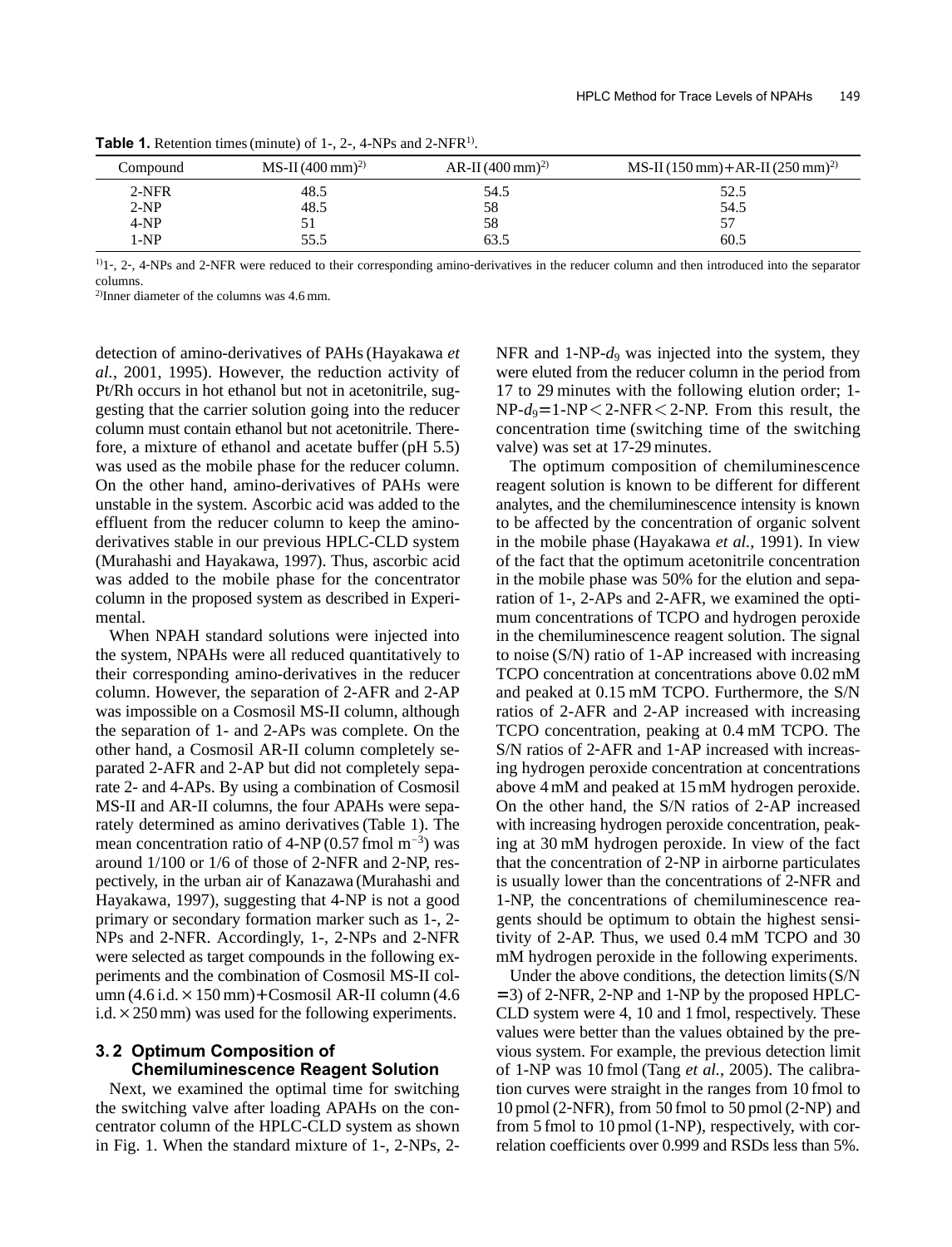

**Fig. 2.** Typical chromatograms of (A) standard mixture of 1-, 2-NPs, 2-NFR and 1-NP- $d_9$  and (B) extracts from airborne particulates collected at the Noto Peninsula. (A) Airborne particulates were collected by a high-volume air sampler at a flow rate of 1,500 L min-<sup>1</sup> from January 4 to 11, 2008. One-fourth of the filter was used. (B) Injected amounts of 1-, 2-NPs, 2-NFR and 1-NP-*d*<sup>9</sup> were 5, 50, 50 and 5 fmol, respectively.

## **3. 3 Determination of 1-, 2-NPs and 2-NFR Extracted from Airborne Particulates**

Fig. 2 shows typical chromatograms of (A) the standard mixture of 1-, 2-NPs and 2-NFR and (B) the extracts from airborne particulates collected at Kanazawa University Wajima Air Monitoring Station on the Noto Peninsula, Japan from January 4 to 11,2008. 2-NFR, 2-NP and 1-NP were chemilumigenically determined as their corresponding amino-derivatives in chromatogram B. This result suggests that the proposed HPLC-CLD system is suitable for the determination of NPAHs in air samples collected at background monitoring sites. The calculated concentrations of 1-NP, 2-NP and 2- NFR were 1.8 fmol  $(450 \text{ fg}) \text{ m}^{-3}$ , 0.65 fmol  $(160 \text{ fg})$  $m^{-3}$  and 6.0 fmol (1,500 fg)  $m^{-3}$ , respectively. The stable baseline of chromatogram A suggests that the proposed system can determine these NPAHs at even much lower concentration.

## **3. 4 Atmospheric Concentrations of 1- and 2-NPs and 2-NFR at Noto Peninsula**

1-, 2-NPs and 2-NFR in airborne particulates collected in January and July, 2007 at Noto Peninsula were determined by the proposed method. The atmospheric concentrations were not more than sub pg  $m^{-3}$  levels.

**Table 2.** Atmospheric concentrations  $(fg m^{-3})^{1}$  of 1-, 2-NPs and 2-NFR at Noto Peninsula.

| $M$ onth <sup>2)</sup> | 1-NP        | $2-NP$      | $2-NFR$      |
|------------------------|-------------|-------------|--------------|
| January                | $840 + 280$ | $230 + 100$ | $1900 + 520$ |
| July                   | $80 + 33$   | $56 + 31$   | $510 + 290$  |

<sup>1)</sup>Each data means mean $\pm$ SD of four different week samples. 2)Samplings were performed in January and July, 2007. The filter was newly changed every week.

They were compared in Table 2. The concentrations of 1-, 2-NPs and 2-NFR were higher in winter (January) than in summer (July) by the factors of 1/3.7, 1/10.5 and 1/4.1, respectively. In both seasons, the concentrations were in decreasing order,  $[2-NFR]$   $>[1-NP]$   $>[2-$ NP]. It has been reported that PAHs exhausted from coal-burning systems especially in winter season in North-East China were long-range transported to Noto Peninsula over the Japan Sea (Yang *et al.*, 2007). The concentration level of 1-NP at Noto Peninsula was much lower than that at Shenyang (annual average concentration  $107 \pm 81$  pg m<sup>-3</sup> (Hattori *et al.*, 2007)) by the factor of 3 or 4 orders of magnitude. This is the first report that the atmospheric concentrations of 1-, 2-NPs and 2-NFR at Noto Peninsula were determined. The proposed method is useful to know the behaviors of trace levels of NPAHs at background monitoring sites such as Noto Peninsula. The long-range transport of NPAHs from Asian Continent to Japan clarified by the proposed method will be reported elsewhere.

# **4. CONCLUSIONS**

A HPLC-CLD system has been developed for the determination of trace levels of 1, 2-NPs and 2-NFR in airborne particulates by modifying our previous system. The new system uses a reducer column packed with Pt/Rh, a chemiluminescence detector and a combination of monomeric and polymeric ODS columns for the separation column. The switching time of the switching valve and the concentrations of TCPO and hydrogen peroxide in the chemiluminescence reagent solution were optimized. The detection limits  $(S/N=3)$ of 1-, 2-NPs and 2-NFR by the proposed system were 1, 10 and 4 fmol, respectively. The proposed system determined trace levels of 1-, 2-NPs and 2-NFR in airborne particulates collected at Noto Peninsula. The atmospheric concentrations were not more than pg  $m^{-3}$  levels.

## **ACKNOWLEDGEMENTS**

This research was supported by a Grant in Aid for